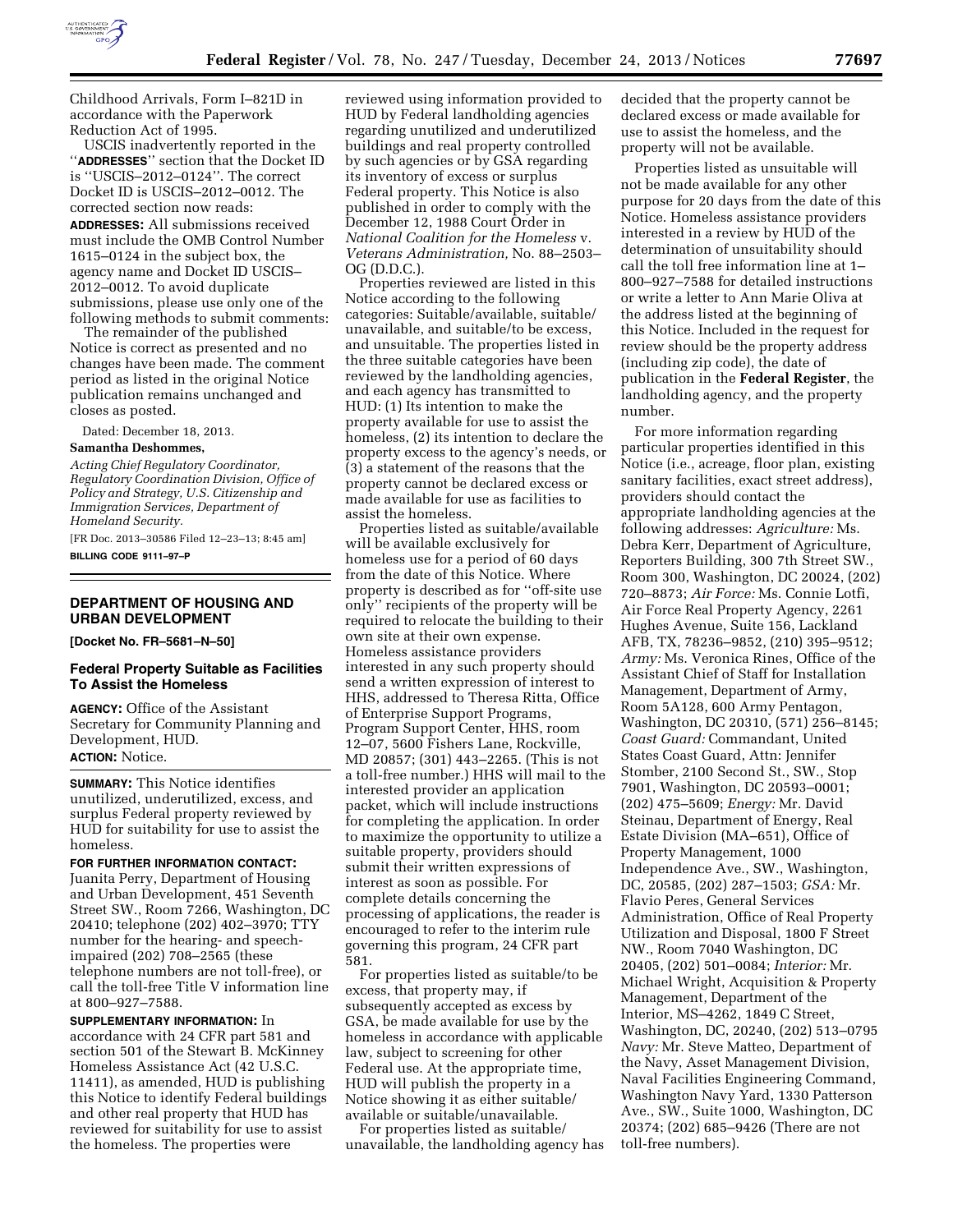Dated: December 19, 2013. **Mark Johnston,** 

*Deputy Assistant Secretary for Special Needs.* 

## **TITLE V, FEDERAL SURPLUS PROPERTY PROGRAM, FEDERAL REGISTER REPORT FOR 12/27/2013**

#### **Suitable/Available Properties**

*Building* 

Arizona

Old Ehrenberg Office

- 49354 Ehrenberg-Poston Hwy. Ehrenberg AZ
- Landholding Agency: Interior Property Number: 61201340009

Status: Unutilized

- Comments: Off-site removal only; no future agency need; 800 sq. ft.; office; significant water damage; repairs a must; asbestos/ lead; contact Interior for more info.
- California
- Los Banos Field Office
- 745 West J Street
- Los Banos CA 93635
- Landholding Agency: GSA
- Property Number: 54201340006
- Status: Surplus
- GSA Number: 9–I–CA–0450–AC–3
- Directions: (Landholding-Agric.; Disposal & GSA) 2 Bldgs. 5, 375 sq.; bldgs. sits on 0.41 acres

Comments: Significant fire damage to Admin. bldg.; bathroom; major repairs required; contamination; asbestos; contact GSA for more info.

- Siphon Drop Caretaker's Reside
- (RPUI #00350000600B)
- Yuma Main Canal
- Winterhaven CA
- Landholding Agency: Interior
- Property Number: 61201340010
- Status: Unutilized
- Comments: Off-site removal only; no future agency USE; 1,014 sq. ft.; 108+ months vacant; extensive termite damage; asbestos; mold, lead; escort required; contact Interior for more info.

#### Illinois

Site 50, Building A

- Fermi National Accelerator Laboratory
- Batavia IL 60510
- Landholding Agency: Energy

Property Number: 41201340002

- Status: Excess
- Comments: Off-site removal only; 367 sq. ft.; storage; 108 years old; secured area; contact Energy for more information.
- 37 Shabbona Material Dev. Lab
- Fermi National Accelerator Lab
- Batavia IL 60510
- Landholding Agency: Energy

Property Number: 41201340003

- Status: Excess
- Comments: Off-site removal only; 1,097 sq. ft.; office; 44 yrs.-old; secured area; contact Energy for more info.
- 37a Shabbona-Component Storage Fermi National Accelerator Laboratory
- Batavia IL 60510
- Landholding Agency: Energy
- Property Number: 41201340004 Status: Excess

Comments: Off-site removal only; 2,079 sq. ft.; storage; 44 years old; secured area; contact Energy for more information. Site 50 Barn Fermi National Accelerator Lab Fermilab IL 60510 Landholding Agency: Energy Property Number: 41201340005 Status: Excess Comments: Off-site removal only; 2,952 sq. ft.; storage; 108 yrs.-old; secured area; contact Energy for more info. 33 Blackhark—Lab 8 House Fermi National Accelerator Laboratory Batavia IL 60510 Landholding Agency: Energy Property Number: 41201340006 Status: Excess Comments: Off-site removal only; 1,092 sq. ft.; office; 50 years old; secured area; contact Energy for more information. 31 Blackhawk—Lab 8 House Fermi National Accelerator Laboratory Batavia IL 60510 Landholding Agency: Energy Property Number: 41201340009 Status: Excess Comments: Off-site removal only; 1,092 sq. ft.; office; 50 years old; secured area; contact Energy for more information. Mississippi Modular #2; 640400B028; RPUID 13762 Small Fruits Research Station Poplarville MS 39470 Landholding Agency: Agriculture Property Number: 15201340003 Status: Unutilized Comments: 1,440 sq. ft.; lab; 12+ months vacant; fair conditions; contact Agriculture for more info. Modular #1; 640400B027; RPUID: 03.804 13762 Small Fruits Research Station Poplarville MS 39470 Landholding Agency: Agriculture Property Number: 15201340005 Status: Unutilized Comments: 1,440 sq. ft.; 12+ months vacant; fair conditions; contact Agriculture for more information. Lab/Support 2; 640400B002; RPUID 03.54463 13762 Small Fruits Research Station Poplarville MS 39470 Landholding Agency: Agriculture Property Number: 15201340006 Status: Unutilized Comments: 1,215 sq. ft.; Lab: 12+ months vacant; fair condition; need new roof; mold present; contact Agriculture for more information. Office/Lab 1; 640400B001; RPUD 03.54462 13762 Small Fruits Research Station Poplarville MS 39470 Landholding Agency: Agriculture Property Number: 15201340007 Status: Unutilized Comments: 2,800 sq. ft.; 12+ months vacant; fair conditions; need new roof; mold present; contact Agriculture for more information. New York Former TSG Harold Lockwood US

Army Reserves Center 111 Finney Boulevard Malone NY 12953 Landholding Agency: GSA Property Number: 54201340007 Status: Excess GSA Number: 1–D–NY–0966–AA Comments: 29960 Sq. Ft.: office/ administrative/garage; sits on 4.82+/-acres; age 1961–1983; entry by appointment with USAR/GSA; asbestos and lead based paint; contact GSA for more information. Tennessee Building 2250 Indiana Ave; Ft. Campbell Ft. Campbell TN 42223 Landholding Agency: Army Property Number: 21201340001 Status: Unutilized Directions: originally published under 21200330094 as 'unsuitable' Comments: 2,500 sq. ft.; office; 36+ months vacant; poor conditions; need repairs; secured area; strict accessibility requirements; contact Army for more info. Texas #1658 Training Lodge Support Building 219 K Avenue Sheppard AFB TX 76311 Landholding Agency: Air Force Property Number: 18201340042 Status: Underutilized Comments: 11,743 sq. ft.; 5+months vacant; 60+years old; secured area; escort required to access property; contact Air Force for more information. #1919 Technical Training Support 921 Missile Road Sheppard AFB TX 76311 Landholding Agency: Air Force Property Number: 18201340043 Status: Unutilized Comments: 10,493 sq. ft.; 7+months vacant; 52+years old; secured area; escort required to access property; contact Air Force for more information. #1023 Compressed Air Plant Building 507 10th Street Sheppard AFB TX 76311 Landholding Agency: Air Force Property Number: 18201340044 Status: Underutilized Comments: 572 sq. ft.; storage; 52+ years old secured area; escort required to access property; contact Air Force for more information. #2017 Petroleum Operations Building 1402 K Avenue Sheppard AFB TX 76311 Landholding Agency: Air Force Property Number: 18201340045 Status: Underutilized Comments: 1,811 sq. ft.; storage; 47 years old; secured area; escort required to gain access to property; contact Air Force for more information. #1641 Be Maint Shop Sheppard AFB Sheppard TX 76311 Landholding Agency: Air Force